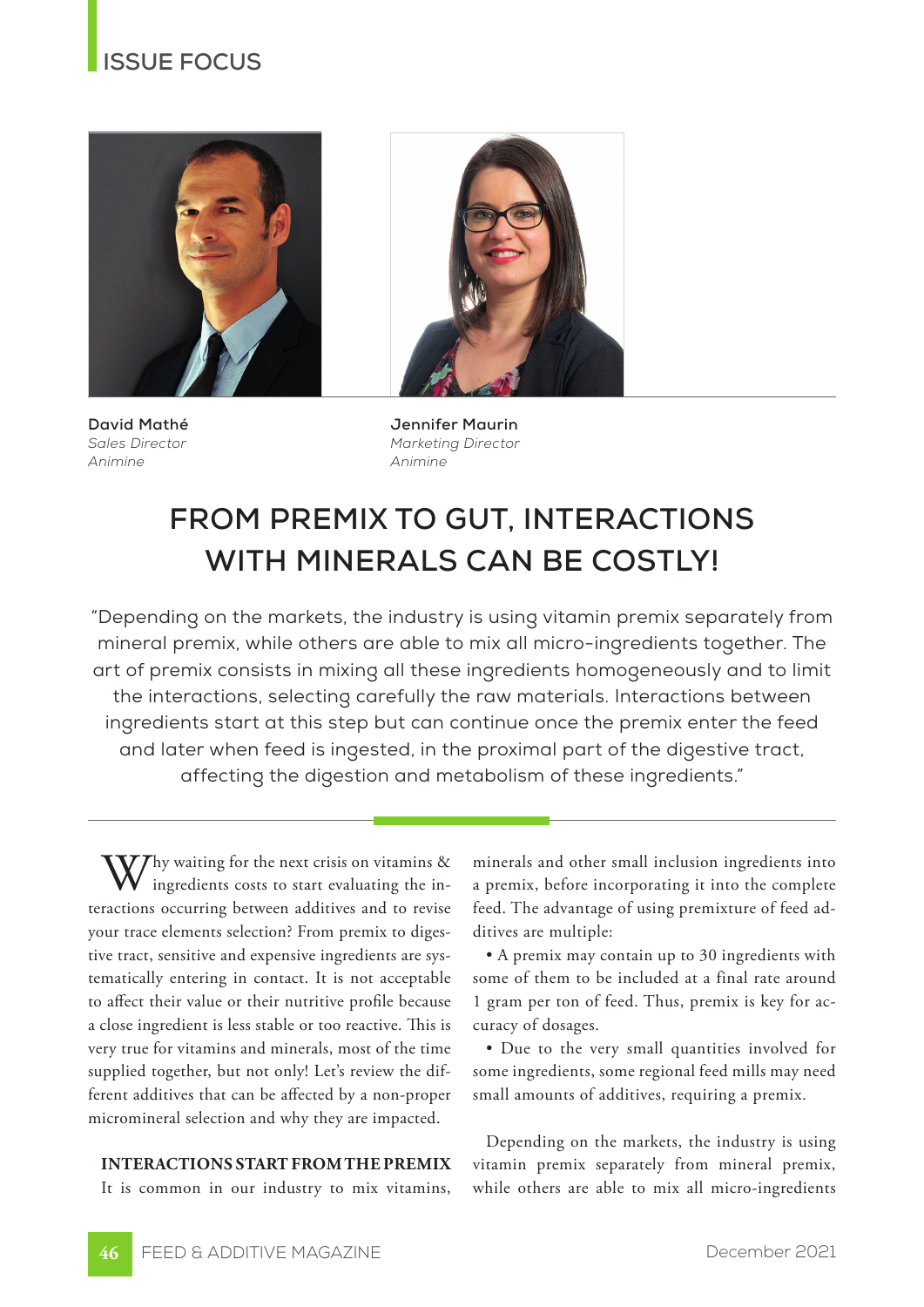together. The art of premix consists in mixing all these ingredients homogeneously and to limit the interactions, selecting carefully the raw materials. Interactions between ingredients start at this step but can continue once the premix enter the feed and later when feed is ingested, in the proximal part of the digestive tract, affecting the digestion and metabolism of these ingredients.

### **FAT-SOLUBLE VITAMINS FIRST IN THE RADAR**

Vitamins are among the most sensitive ingredients included in premix and are usually expensive.

Vitamin's sensitivity to oxidation in premix varies. When it is accepted that both fat- and water-soluble vitamins can be affected, the fat-soluble vitamins (mainly A and E) are the touchiest for the industry. These vitamins are able to dissolve in fatty tissues, and to be absorbed by fat globules. This new compound will be absorbed through the epithelial barrier and later be distributed to the host body.

In addition, vitamins suffer from very strong price fluctuation. Vitamin A is a very good example to illustrate. Its price reached more than  $400 \text{E}$  / kg in 2018 while it was less than 30€/kg some months before and is today around 75€/kg (November 2021).

### **MINERALS ARE OXIDATION CATALYSTS**

Several chemical changes induced by premix process, storage or handling can induce ingredients degradation. Of course, presence of oxygen, UV or variable temperatures are accelerating the mechanisms but most importantly the presence of minerals is a real challenge. Indeed, due to their hygroscopicity, some forms of minerals will already release ions in the premix, that will act as oxidizing/ reducing agents. This is why minerals are known to be catalyst for the oxidation steps.

### *Oxidation process of premix ingredients usually follows three main steps:*

**1.** The initiation step consisting in the initial free radical formation (by cleavage of the weak bonds)

**2.** The propagation step: The generated free radi-

cals will react with stable compounds (fixing to their oxygen-containing functional groups) and generate new free radicals that are also reactive (chain reaction). These new free radicals go on to generate more free radicals, and so on.

**3.** The termination step: Free radicals can associate to form aldehydes or ketons, very volatile compounds with low molecular weight and responsible for the origin of the bad smell (rancidity) of the oxidised products.

Trace minerals have different redox potential (ability to acquire or lose electrons) and can be ranked according to their reactivity. Divalent copper (comprised in sulfates or certain chelates) is the most susceptible to reaction being a strong oxidizing agent.

### **USE OF STABLE PRECISION MINERAL**

It is commonly accepted that degradation of vitamins will anyway occur (about 30% losses after 6 months on average for Vitamin A). Nevertheless, it is possible to decelerate the kinetics of the losses.

Vitamin A is known as a good marker to study this phenomenon as its stability is well studied and reproductible.

A test at SAFE France (Scientific Animal Food Engineering) studied the vitamin A degradation in a standard piglets' premix for piglets, formulated for an inclusion of 0.5% in complete feed. The test compared the difference between sulfates sources (Cu and Zn) and precision minerals (CoRouge®, Cu and Hizox®, Zn).

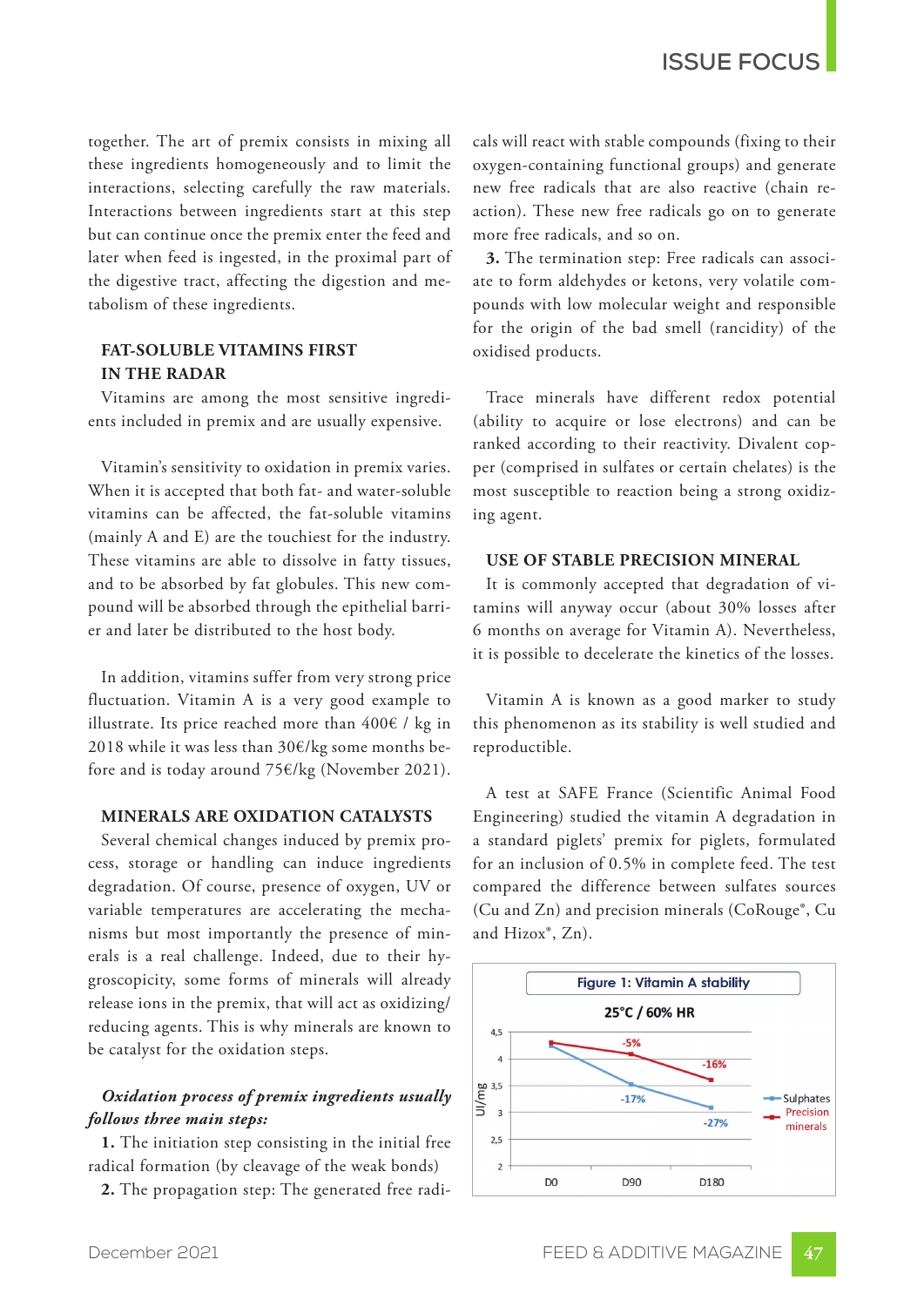### **ISSUE FOCUS**

Considering an average premix shelf life of 4 to 6 months, the study revealed that precision minerals reduced the pace of vitamin A degradation. How it is possible?

**Importance of the mineral nature:** Tested precision minerals namely Hizox® and CoRouge® are by their chemical nature less reactive and thus are less interacting with premix compounds such as vitamins. Any quickly solubilized micromineral compounds (sulfates, but also most of chelates) are prone to faster interact with the vitamins.

Tips: Non soluble minerals at neutral pH & highly concentrated minerals sources present less interactions with vitamins

### **Importance of the mineral concentration & gallenic:** The mineral concentration itself and particle size characteristics are also responsible for the risk of interactions. Indeed, a highly concentrated source of trace element requires to put less product in premix and thus reduce the chance of contact with vitamins.

### **LATER IN THE GUT: SECURE PIGMENTS' EFFICIENCY**

The use of carotenoids (mainly xanthophyll incl. zeaxanthin, canthaxanthin) is well established especially in poultry industry for carcass coloration and yolk intense coloration, both considered as consumers criteria for food quality. Pigments' use and efficiency is conditioned by an adequate ingested amount, their absorption and by a proper vitamins supply, so these pigments are not used by the host as precursor of vitamins once in the body.

First, carotenoids are fragile compounds that can be affected by humidity, temperature, acidity - alkalinity, oxidizing & reducing agents (such as trace minerals). They are highly prone to isomerization & oxidation. These degradations are occurring directly during manufacturing, handling and storage of the premix. But once ingested, these compounds are still sensitive.

During recent Animine e-cademy (November 2021), Dr. T. Bohn (Luxembourg Institute for Health) explained the following: "During digestive process, the carotenoids require a micellization step, for their proper absorption, and characterizing their bioaccessibility. This step constitutes most of the time a bottleneck for absorption and thus for bioavailability."

Research in food showed that macro and micro divalent minerals are affecting on various ways the bioaccessibility of carotenoids. The mechanistic insights are still under investigation but the main impact of divalent minerals seems to be on the de-stabilization of the micelles forms, by modifying their zeta potential.

Several aspects are thus to be considered when selecting minerals for animal diets: avoid the divalent forms (when possible) or choose sources with ideal kinetics of ions' releasing.

#### **PROTECT THE PHYTASE EFFICACY**

Phytase can be used standalone (as powder or liquid) or be included in a premix. Because phytic acid is a negatively charged molecules, it attracts positively charged cations. Once metals are fixed to the phytic acid, they become potentially "sequestrated" in this complex and are not available for host absorption anymore.



If there is no clear consensus nowadays about cations affinity (esp. between copper and zinc) with phytate, it is evident that zinc is a major issue be-